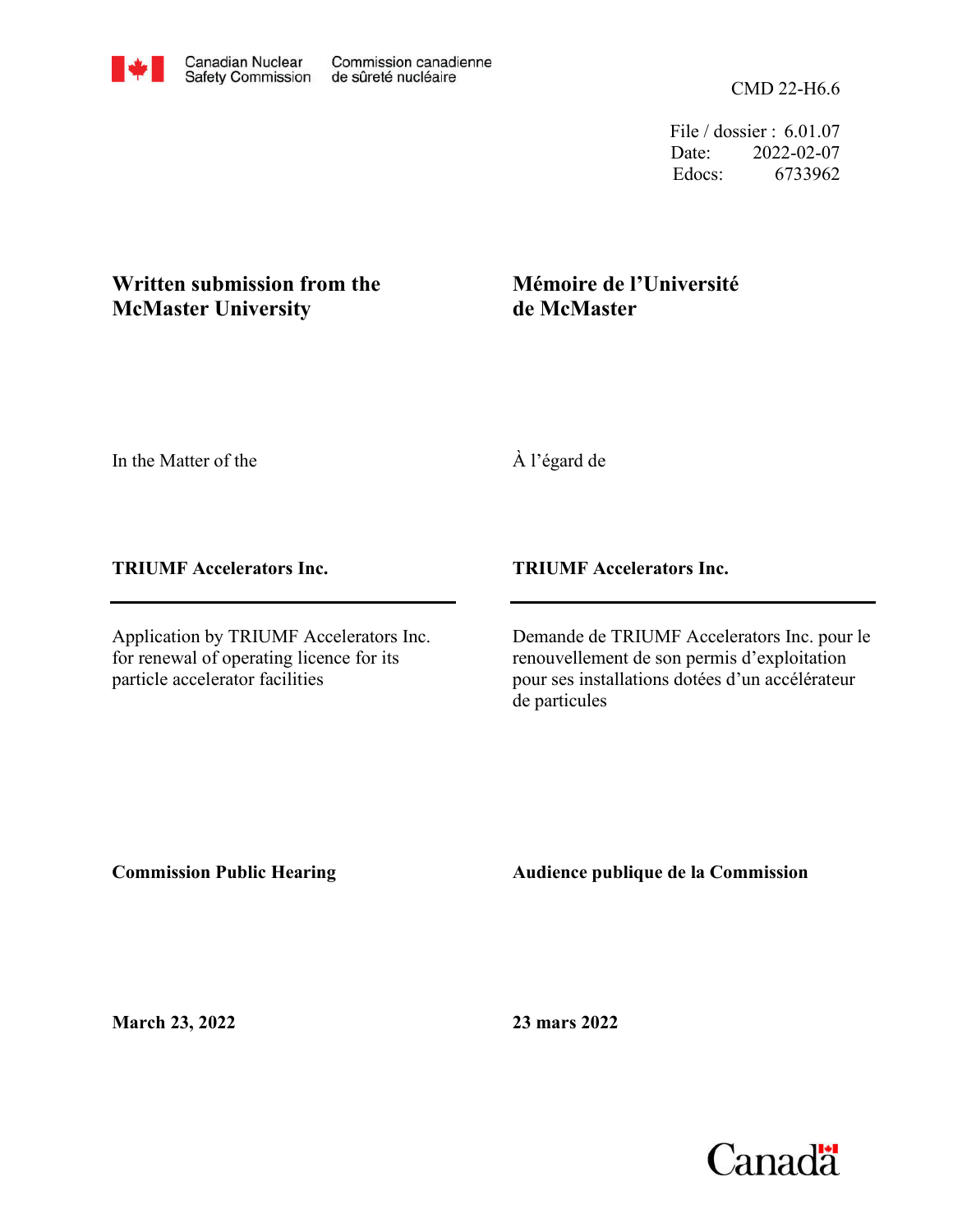

**Vice-President (Research)**

Gilmour Hall, Room 208 1280 Main Street West Hamilton, Ontario, Canada L8S 4L8

Phone 905.525.9140 Ext. 27270 Fax 905.521-1993 Email[: vprsrch@mcmaster.ca](mailto:vprsrch@mcmaster.ca) http://www.mcmaster.ca/research

February 4, 2022

Canadian Nuclear Safety Commission 280 Slater Street, P.O. Box 1046, Station B Ottawa, ON K1P 5S9 Telephone: 613-995-5894 or 1-800-668-5284 (toll free in Canada and the U.S.) Fax: 613-995-5086 [cnsc.info.ccsn@cnsc-ccsn.gc.ca](mailto:cnsc.info.ccsn@cnsc-ccsn.gc.ca)

To Whom it May Concern:

McMaster University and TRIUMF have long collaborated in many aspects of nuclear science, safety, and policy – and with TRIUMF's re-licensing application process underway, I would like to provide my complete and enthusiastic support for renewal.

For some background on my perspective, both McMaster and TRIUMF have decades of operational experience of large-scale nuclear facilities. McMaster's nuclear reactor became operational in 1959 and was the first university-based multi-use research reactor in the British Commonwealth. That facility has grown to not only include the 5 MW open-pool light water reactor, but also adjoining Centres for Advanced Nuclear Systems, Neutron Activation Analysis, and Accelerator and Cyclotron Facilities. These facilities all house equipment that enable researchers to undertake neutron diffraction and scattering experiments, perform research and high-level radioisotope work and support current and future reactor technologies in our Hotcell Facility. Because of this, McMaster remains a leader in many aspects of neutron and accelerator science.

Less than a decade after McMaster, a vision for TRIUMF was born, and in 1968 the laboratory was officially founded around what remains as the world's largest cyclotron which became operational in 1974. TRIUMF too has built out an impressive infrastructure based around the 500 MeV cyclotron, which feeds accelerated proton beams into subatomic and nuclear physics experiments, materials science and isotope production efforts along its main beamline, but also rare isotope production for the Isotope Separator and Accelerator (ISAC1 and ISAC2) facilities. With incredible depth and expertise, TRIUMF has also added several sub-30 MeV cyclotrons that fuel an advanced radioisotope production program, and a superconducting elinac accelerators providing beam to the Advanced Rare IsotopE Laboratory (ARIEL). With people and equipment of the likes, TRIUMF is truly a global leader in the particle accelerator realm.